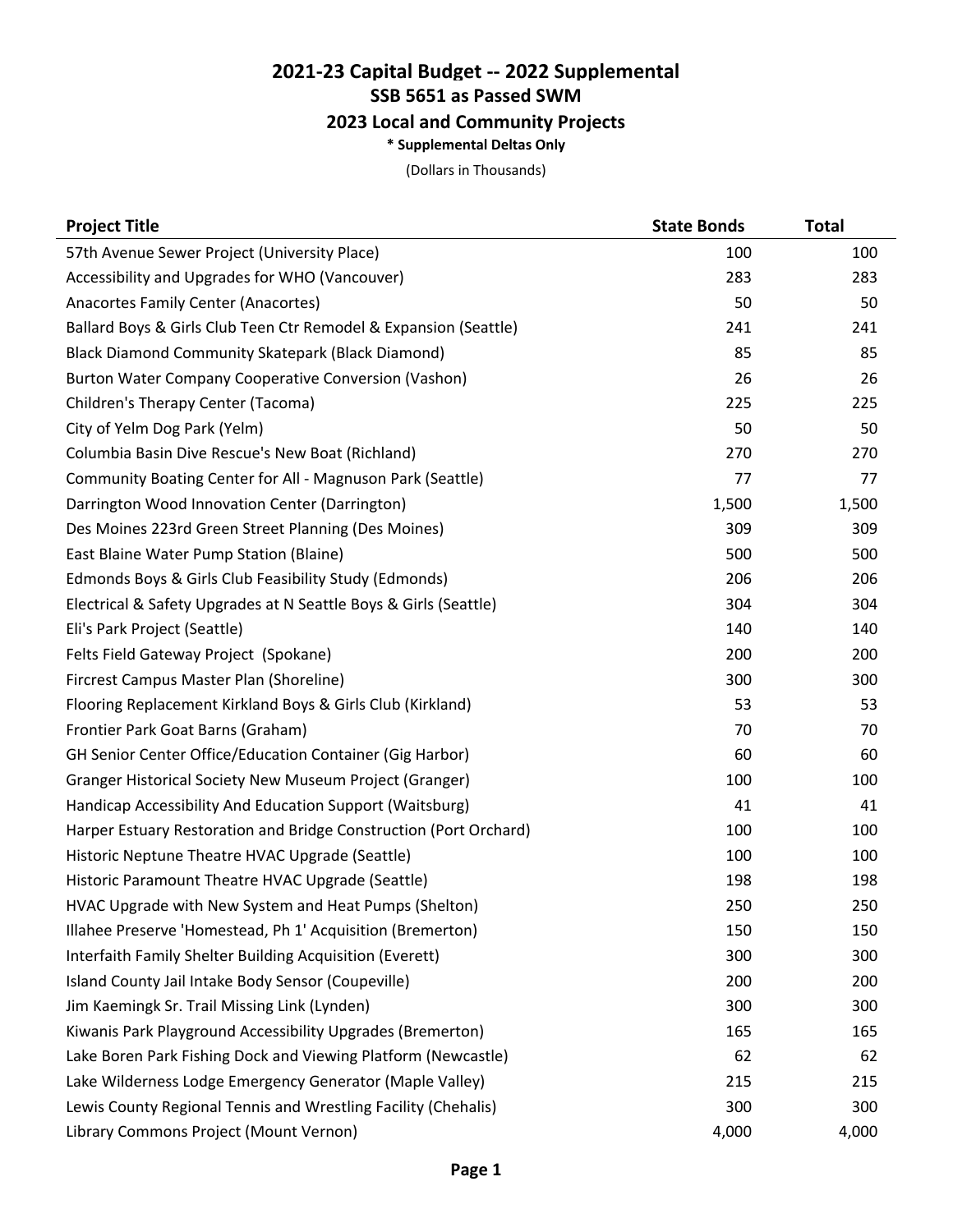## **2021-23 Capital Budget -- 2022 Supplemental SSB 5651 as Passed SWM 2023 Local and Community Projects**

## **\* Supplemental Deltas Only**

(Dollars in Thousands)

| <b>Project Title</b>                                             | <b>State Bonds</b> | <b>Total</b> |
|------------------------------------------------------------------|--------------------|--------------|
| Logistics Facility (Vancouver)                                   | 160                | 160          |
| Luther Burbank Pk Waterfront Activity Center (Mercer Island)     | 85                 | 85           |
| Mukai's Fruit Barreling Plant (Vashon, WA)                       | 50                 | 50           |
| Naches Rearing Pond (Naches)                                     | 50                 | 50           |
| Newman Lake Milfoil Wash Station (Newman Lake)                   | 100                | 100          |
| Non Destructive Weld Testing (Sunnyside)                         | 30                 | 30           |
| North Creek Trail (Bothell)                                      | 300                | 300          |
| Northwest Kidney Centers - Port Angeles Clinic (Port Angeles)    | 235                | 235          |
| <b>ODMF Multicultural Village (Kent)</b>                         | 50                 | 50           |
| Pedestrian Boardwalk May Creek Trail (Renton)                    | 258                | 258          |
| Pipe Lake Water Quality Improvement Project (Covington)          | 319                | 319          |
| Planning Land Acquisition for Veteran Rites (Tacoma)             | 46                 | 46           |
| Port Gamble Forest Restoration (Port Gamble)                     | 300                | 300          |
| Port Marine Transportation Infrastructure (Friday Harbor)        | 258                | 258          |
| Port of Mattawa Event Center (Mattawa)                           | 125                | 125          |
| Public Electric Vehicle Infrastructure (Lacey)                   | 103                | 103          |
| Pump Station Modernization: Design and Permitting (Mount Vernon) | 100                | 100          |
| Puyallup Elks 1450 Roof Replacement (Puyallup)                   | 300                | 300          |
| Rejuvenation Community Day Center & Shower/Laundry (Bremerton)   | 250                | 250          |
| Rimrock Grange Renovation (Washtucna)                            | 105                | 105          |
| Rotary Morrow Community Park (Poulsbo)                           | 50                 | 50           |
| SE 41st Street Project (Washougal)                               | 300                | 300          |
| Serving the Community Through Capital Improvements (Walla Walla) | 259                | 259          |
| Skokomish Water Line Extension (Skokomish)                       | 50                 | 50           |
| Sno-Isle Regional Inter-County Libraries (Lake Stevens)          | 1,100              | 1,100        |
| Snohomish Teen Center Addition (Snohomish)                       | 300                | 300          |
| South Area Commercial Sewer Infrastructure Ext. (Airway Heights) | 300                | 300          |
| South King County Business Hub (Tukwila)                         | 300                | 300          |
| South Sound Innovation and Education Center (Federal Way)        | 300                | 300          |
| Steilacoom Electrical Charging Station Project (Steilacoom)      | 50                 | 50           |
| The Tacoma Recovery Cafe Site Acquisition (Tacoma)               | 400                | 400          |
| Titlow Park Hidden Beach Bridge Replacement (Tacoma)             | 50                 | 50           |
| Toppenish Hospital (Toppenish)                                   | 2,000              | 2,000        |
| Town Center to Burke-Gilman Trail Connector (Lake Forest Park)   | 103                | 103          |
| Town of Naches Mobile Stage (Naches)                             | 250                | 250          |
| Transitions (Spokane)                                            | 103                | 103          |